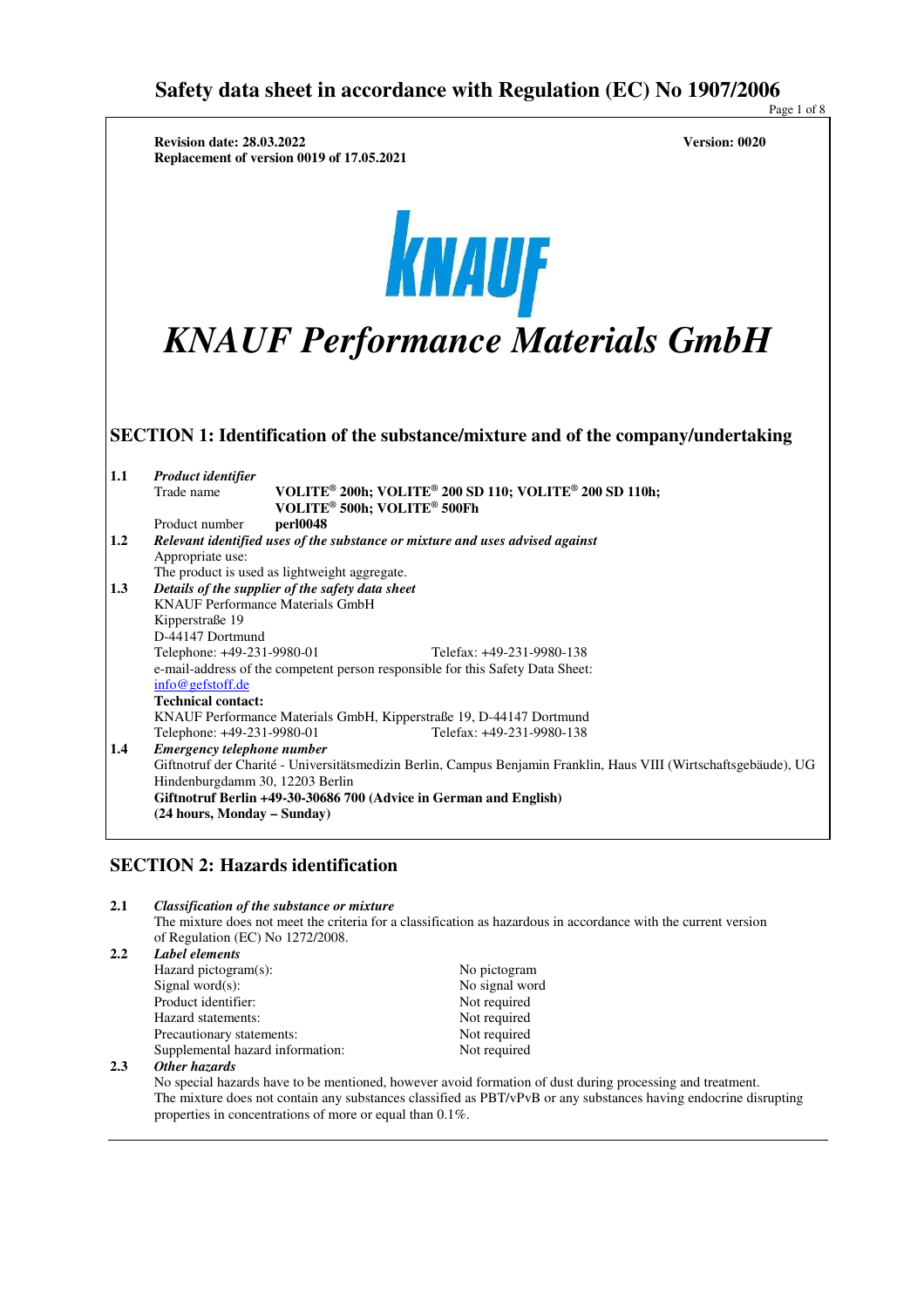| Trade name:     | VOLITE® 200h; VOLITE® 200 SD 110; VOLITE® 200 SD 110h; VOLITE® 500h; VOLITE® 500Fh |                           |  |
|-----------------|------------------------------------------------------------------------------------|---------------------------|--|
|                 | Company/Undertaking: KNAUF Performance Materials GmbH                              |                           |  |
|                 | Kipperstraße 19, D-44147 Dortmund                                                  | Revision date: 28.03.2022 |  |
| Telephone       | $+49-231-9980-01$                                                                  |                           |  |
| Product number: | per10048                                                                           |                           |  |

## **SECTION 3: Composition/information on ingredients**

#### **3.2** *Mixtures*

REACH registration number:

The ingredients do not require registration according to Regulation (EC) No 1207/2006 [REACH].<br>3.2.1 Characterisation

#### **3.2.1** *Characterisation* The product is a mixture of perlite of volcanic origin recovered by expansion at temperatures above 1000°C and specific compounds. **3.2.2** *Substances presenting a health/environmental hazard within the meaning of Regulation (EC) No 1272/2008*

- The mixture does not contain substances meeting the criteria for a classification as hazardous in accordance with Regulation (EC) No 1272/2008 in concentrations equal to or greater than their cut-off values.
- **3.2.3** *Substances for which there are Union workplace exposure limits which are not already included under point 3.2.2 (see also Section 8.)*

No substances.

**3.2.4** *Additional information* 

The product contains quartz. The content of the respirable dust fraction is less than 1% in the dust fraction of perlite.

## **SECTION 4: First aid measures**

| 4.1 | <b>Description of first aid measures</b>                                            |
|-----|-------------------------------------------------------------------------------------|
|     | 4.1.1 General information                                                           |
|     | Emergency eyewash should be provided in the immediate working surroundings.         |
|     | 4.1.2 In case of inhalation                                                         |
|     | If liberated dust is inhaled, ensure supply of fresh air.                           |
|     | In the event of symptoms take medical treatment.                                    |
|     | 4.1.3 In case of contact with skin                                                  |
|     | No special measures necessary.                                                      |
|     | 4.1.4 In case of contact with eyes                                                  |
|     | In case of contact with eyes, rinse immediately with plenty of flowing water for 10 |

#### to 15 minutes holding eyelids apart and consult an ophthalmologist. Remove contact lenses, if present and easy to do. Do not rub eyes, cornea damage is possible by mechanical stress.

- **4.1.5** *In case of ingestion*
- No special measures necessary. **4.2** *Most important symptoms and effects, both acute and delayed*  If liberated dust is inhaled: irritant effect on the respiratory tract, e.g. burning, coughing. In case of contact of liberated dust with eyes: burning eyes, tears.
- **4.3** *Indication of any immediate medical attention and special treatment needed*  Treat symptomatically. No information available.

### **SECTION 5: Firefighting measures**

#### **5.1** *Extinguishing media*

**5.1.1** *Suitable extinguishing media* 

 Product itself is non-combustible. Fire extinguishing method of surrounding areas must be discussed. **5.1.2** *Unsuitable extinguishing media* 

- Product itself is non-combustible. Fire extinguishing method of surrounding areas must be discussed.
- **5.2** *Special hazards arising from the substance or mixture*  No special hazards have to be mentioned.
- **5.3** *Advice for firefighters*  Wear self-contained breathing apparatus.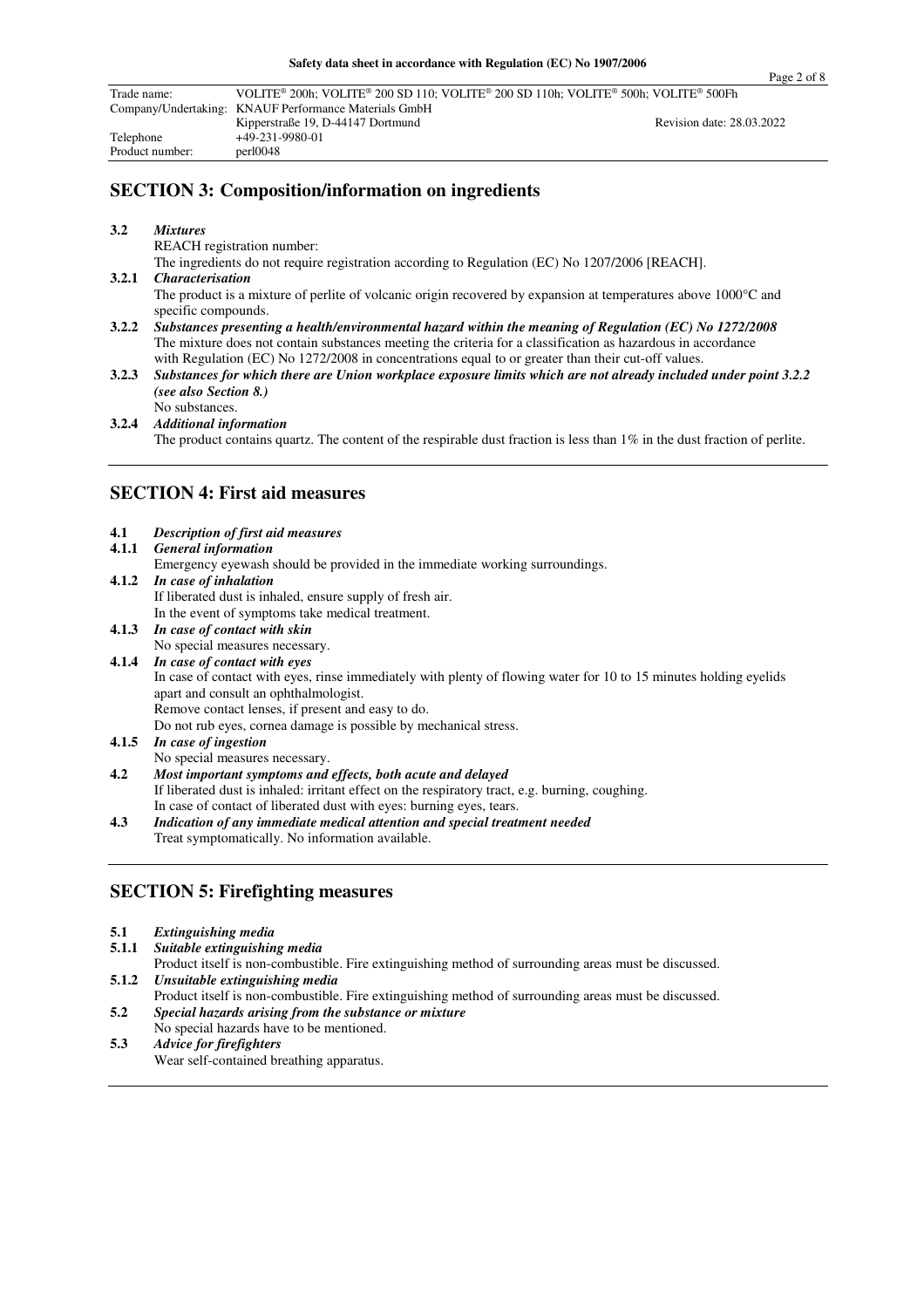| Trade name:                                           | VOLITE® 200h; VOLITE® 200 SD 110; VOLITE® 200 SD 110h; VOLITE® 500h; VOLITE® 500Fh |                           |
|-------------------------------------------------------|------------------------------------------------------------------------------------|---------------------------|
| Company/Undertaking: KNAUF Performance Materials GmbH |                                                                                    |                           |
|                                                       | Kipperstraße 19, D-44147 Dortmund                                                  | Revision date: 28.03.2022 |
| Telephone                                             | +49-231-9980-01                                                                    |                           |
| Product number:                                       | per10048                                                                           |                           |

## **SECTION 6: Accidental release measures**

- **6.1** *Personal precautions, protective equipment and emergency procedures*
- **6.1.1** *For non-emergency personnel*  Avoid formation of dust. Ensure adequate ventilation. Keep away from unprotected people. **6.1.2** *For emergency responders*  For suitable fabric for personal protective clothing see Section 8. **6.2** *Environmental precautions* No special measures necessary. **6.3** *Methods and material for containment and cleaning up*
- Pick up mechanically. Avoid formation of dust. Do not use compressed air for cleaning surfaces or clothing. Use approved industrial vacuum cleaner for removal.
- **6.4** *Reference to other sections*  For personal protective equipment see also Section 8. For disposal considerations see also Section 13.

## **SECTION 7: Handling and storage**

#### **7.1** *Precautions for safe handling*

**7.1.1** *Advice on safe handling*

Avoid formation of dust. When filling, transferring, or emptying of containers, adequate suctioning close to work place necessary. Do not compress empty bags, except when contained in another clean bag. Dust deposits that cannot be avoided must be taken up regularly. Comply with the minimum standards in accordance with TRGS 500<sup>1</sup>. In case of release of mineral dust, comply with the protective measures in accordance with TRGS 559<sup>1</sup>. In case of dust formation and release of only small amounts of dust (range of grams) the model solutions of the

Control Guidance Sheets  $100<sup>1</sup>$ , La- $101<sup>1</sup>$  and  $110<sup>1</sup>$  must be taken into consideration in designing the work process. In case of dust formation and release of medium to large amounts of dust (range of kilograms up to tons) the model solutions of the Control Guidance Sheets  $200<sup>1</sup>$ ,  $208<sup>1</sup>$  and  $240<sup>1</sup>$  must be additionally taken into consideration.

- **7.1.2** *Advice on general occupational hygiene* Do not inhale dust. Use suitable barrier skin cream in case of sensitive skin. Emergency eyewash should be provided in the immediate working surroundings.<br> **Example 1.2** Conditions for safe storage, including any incompatibilities
- **7.2** *Conditions for safe storage, including any incompatibilities*
- **7.2.1** *Advice on protection against fire and explosion*
- No special measures necessary.
- **7.2.2** *Requirements for storage rooms and vessels*

Keep only in the original container. Keep container tightly closed.

- **7.2.3** *Advice on storage compatibility* Do not store together with hydrofluoric acid. The information about joint storage given in Table 12 of TRGS  $510<sup>1</sup>$  must be observed. **7.2.4** *Further information on storage conditions* Store in a dry place.
- **7.2.5** *Storage class (for Germany only)* LGK 13 in accordance with TRGS  $510<sup>1</sup>$ .
- **7.3** *Specific end use(s)*  The product is only intended for the uses mentioned under subsection 1.2.

## **SECTION 8: Exposure controls/personal protection**

### **8.1** *Control parameters*

| <b>CAS</b> number | <b>Identification</b> | <b>Limit values</b>                         | <b>Remarks</b>                      |
|-------------------|-----------------------|---------------------------------------------|-------------------------------------|
| 93763-70-3        | perlite               |                                             | National limit values - eight hours |
|                   |                       | $5 \text{ mg/m}^3$ inhalable aerosol        | Austria                             |
|                   |                       | $10 \text{ mg/m}^3$                         | Belgium                             |
|                   |                       | $4 \text{ mg/m}^3$                          | Latvia                              |
|                   |                       | $10 \text{ mg/m}^3$ - total dust            | Norway                              |
|                   |                       | $4$ mg/m <sup>3</sup> - respirable fraction | Norway                              |
|                   |                       |                                             | National limit values – short term  |
|                   |                       | $10 \text{ mg/m}^3$ inhalable aerosol       | Austria                             |

The methods for measuring chemical agents in workplace atmosphere must meet the general requirements of EN 481, EN 482 and EN 689.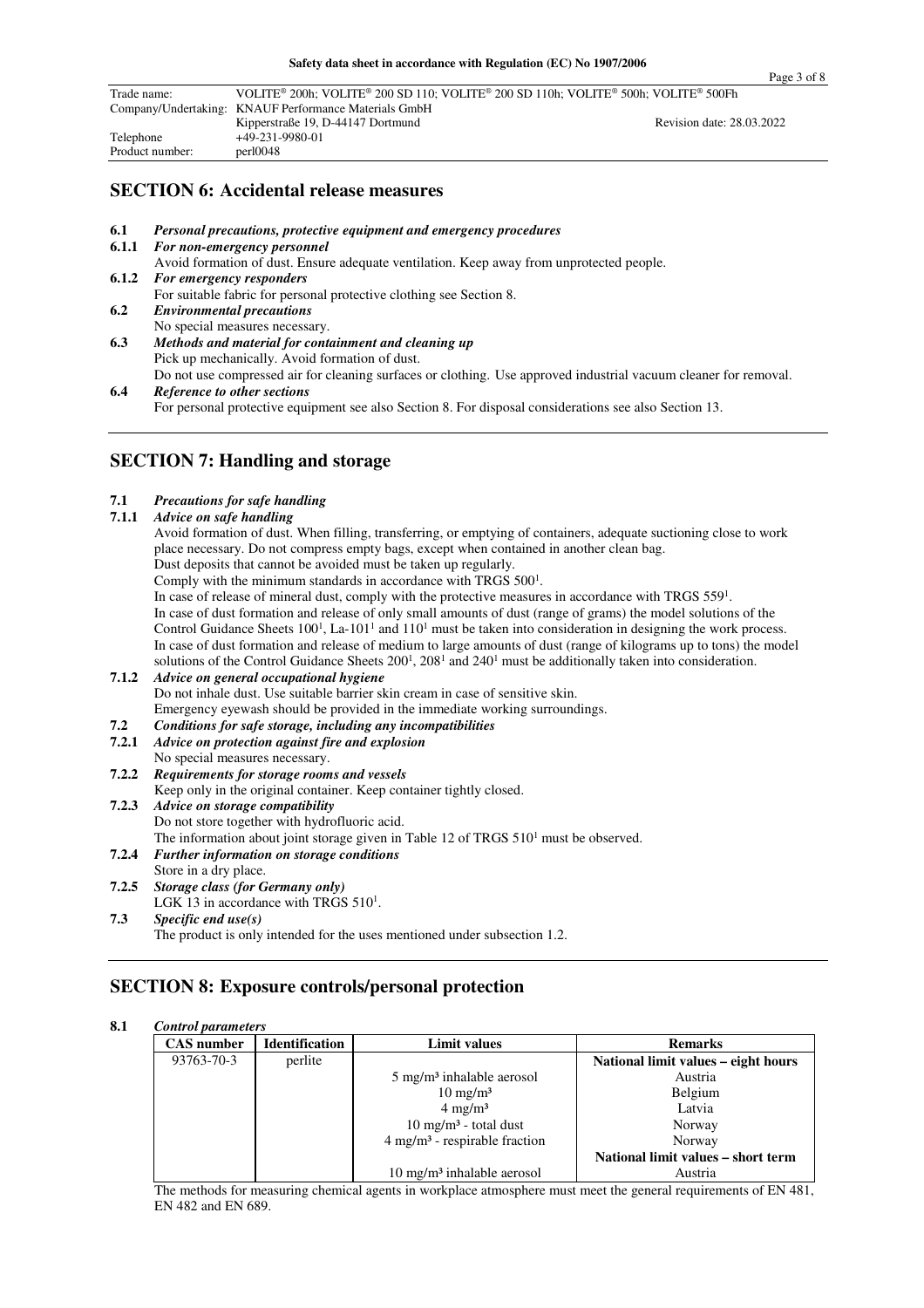| Trade name: |                                | VOLITE® 200h; VOLITE® 200 SD 110; VOLITE® 200 SD 110h; VOLITE® 500h; VOLITE® 500Fh<br>Company/Undertaking: KNAUF Performance Materials GmbH |                           |
|-------------|--------------------------------|---------------------------------------------------------------------------------------------------------------------------------------------|---------------------------|
| Telephone   |                                | Kipperstraße 19, D-44147 Dortmund<br>+49-231-9980-01                                                                                        | Revision date: 28.03.2022 |
|             | Product number:                | perl0048                                                                                                                                    |                           |
| 8.2         |                                |                                                                                                                                             |                           |
| 8.2.1       | <b>Exposure controls</b>       | Appropriate engineering controls                                                                                                            |                           |
|             | equipment.                     | Technical measures and appropriate working operations should be given priority over the use of personal protective                          |                           |
|             | See also subsection 7.1.       |                                                                                                                                             |                           |
|             |                                | In case of dust formation exhaust ventilation at the object (initiation point) is necessary.                                                |                           |
|             |                                | In case of release of dust, additionally comply with the protective measures in accordance with TRGS $5591$ .                               |                           |
|             |                                | The effectiveness of suitable protective measures must be controlled.                                                                       |                           |
|             |                                | Suitable assessment methods are described in the German TRGS 402 <sup>1</sup> .                                                             |                           |
| 8.2.2       |                                | Individual protection measures, such as personal protective equipment                                                                       |                           |
|             |                                | Personal protective equipment needs to be selected specifically for the workplace, depending on concentrations and                          |                           |
|             |                                | quantities of the hazardous substances handled. In the cases of special applications, it is recommended to check the                        |                           |
|             |                                | chemical resistance with the manufacturer/supplier of the personal protective equipment.                                                    |                           |
|             | 8.2.2.1 Eye/face protection    |                                                                                                                                             |                           |
|             |                                | Tightly fitting safety glasses in accordance with EN 166 (in case of dust formation).                                                       |                           |
|             | 8.2.2.2 Skin protection        |                                                                                                                                             |                           |
|             | Hand protection:               |                                                                                                                                             |                           |
|             |                                | Work gloves for protection against mechanical damage.                                                                                       |                           |
|             | <b>Body protection:</b>        |                                                                                                                                             |                           |
|             | Not necessary.                 |                                                                                                                                             |                           |
|             | 8.2.2.3 Respiratory protection | Filtering half mask to protect against particles FFP1 – FFP3 in accordance with EN 149 (in dust-laden atmosphere).                          |                           |
|             |                                | Maximum use concentration for substances with occupational exposure limit values (OELV):                                                    |                           |
|             |                                | P1-filter up to max. 4 x OELV;                                                                                                              |                           |
|             |                                | P2-filter up to max. 10 x OELV;                                                                                                             |                           |
|             |                                | P3-filter up to max. 30 x OELV.                                                                                                             |                           |
|             |                                | These values are only valid for Germany in accordance with the German DGUV Regel 112-190 <sup>2</sup> .                                     |                           |
|             |                                | The limitations in wearing time according to the DGUV Regel $112-1902$ (rule of the German employers' liability                             |                           |
|             |                                | insurance association) for the use of respirators have to observed.                                                                         |                           |
|             | 8.2.2.4 Thermal hazards        |                                                                                                                                             |                           |
|             | Not relevant.                  |                                                                                                                                             |                           |
| 8.2.3       |                                | Environmental exposure controls                                                                                                             |                           |
|             | See Section 6.                 |                                                                                                                                             |                           |

## **SECTION 9: Physical and chemical properties**

### **9.1** *Information on basic physical and chemical properties*

**9.2** *Other information* 

|     | Physical state:                                                     | solid                                        |
|-----|---------------------------------------------------------------------|----------------------------------------------|
|     | Colour:                                                             | white                                        |
|     | Odour:                                                              | odourless                                    |
|     | Odour threshold:                                                    | no data available                            |
|     | Melting point/freezing point $({}^{\circ}C)$ :                      | approx. 1400                                 |
|     | Boiling point/initial boiling point/boiling range $({}^{\circ}C)$ : | not applicable                               |
|     | Flammability:                                                       | not combustible                              |
|     | Lower explosion limit:                                              | not applicable                               |
|     | Upper explosion limit:                                              | not applicable                               |
|     | Flash point $({}^{\circ}C)$ , closed cup:                           | not applicable                               |
|     | Auto-ignition temperature $({}^{\circ}C)$ :                         | not applicable                               |
|     | Decomposition temperature $(^{\circ}C)$ :                           | temperature resistance up to $800^{\circ}$ C |
|     | $pH$ (as supplied) (20 $^{\circ}C$ ):                               | $6 - 8.5$                                    |
|     | Kinematic viscosity (mm <sup>2</sup> /s):                           | not applicable                               |
|     | Solubility in water:                                                | $\leq 1$ wt $\%$                             |
|     | Soluble in:                                                         | no data available                            |
|     | Partition coefficient: n-octanol/water (log value):                 | not applicable                               |
|     | Vapour pressure $(20^{\circ}C)$ (mbar):                             | not applicable                               |
|     | Density $(g/cm^3)$ :                                                | 2.3                                          |
|     | Bulk density $(g/l)$ :                                              | $90 - 150$                                   |
|     | Relative vapour density (20°C):                                     | not applicable                               |
|     | Particle characteristics:                                           | dusty                                        |
| 9.2 | Other information                                                   |                                              |
|     | None.                                                               |                                              |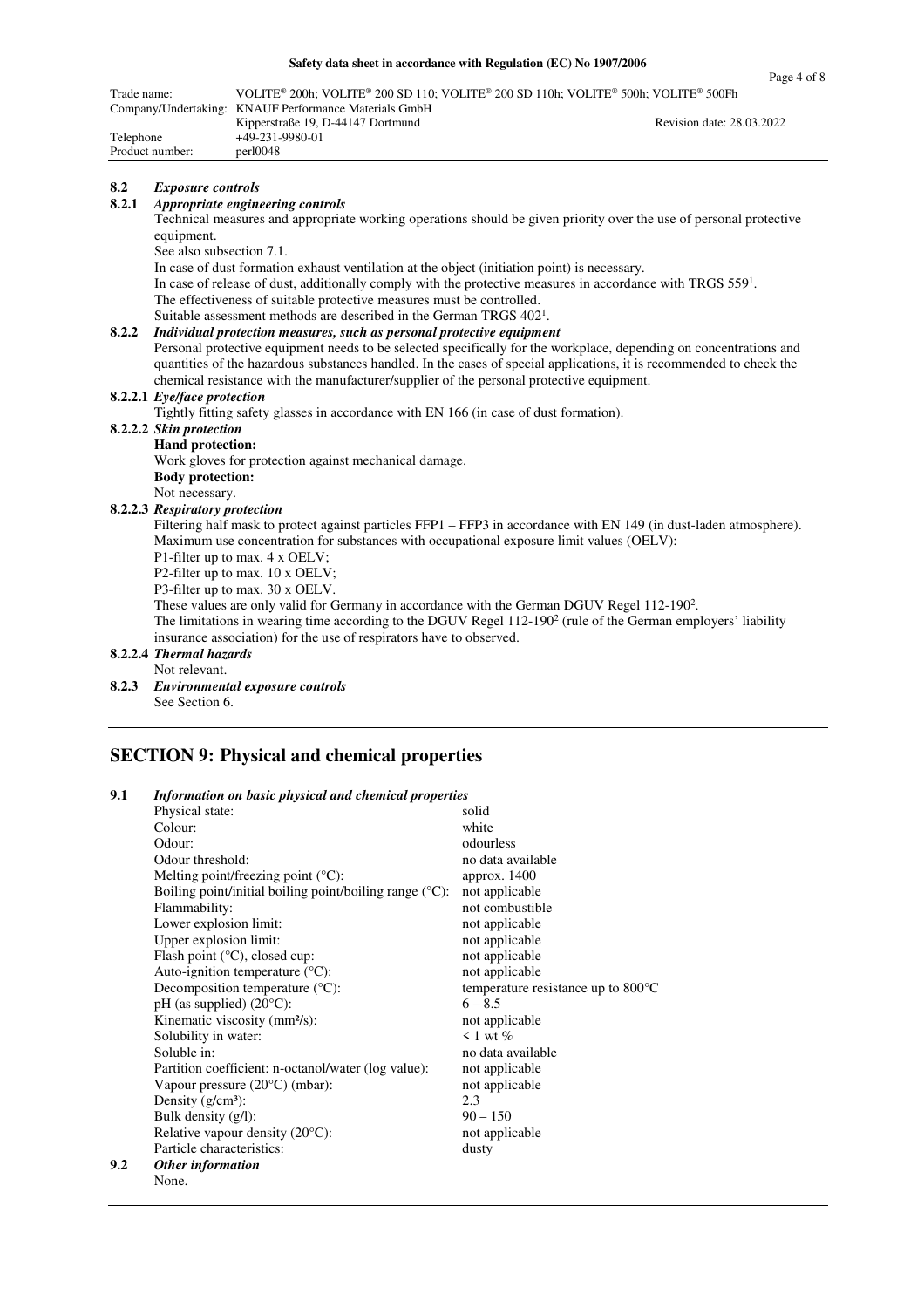| Trade name:                                           | VOLITE <sup>®</sup> 200h; VOLITE <sup>®</sup> 200 SD 110; VOLITE <sup>®</sup> 200 SD 110h; VOLITE <sup>®</sup> 500h; VOLITE <sup>®</sup> 500Fh |                           |
|-------------------------------------------------------|------------------------------------------------------------------------------------------------------------------------------------------------|---------------------------|
| Company/Undertaking: KNAUF Performance Materials GmbH |                                                                                                                                                |                           |
|                                                       | Kipperstraße 19, D-44147 Dortmund                                                                                                              | Revision date: 28.03.2022 |
| Telephone                                             | +49-231-9980-01                                                                                                                                |                           |
| Product number:                                       | per10048                                                                                                                                       |                           |

# **SECTION 10: Stability and reactivity**

| 10.1 | Reactivity                                                                                                                 |
|------|----------------------------------------------------------------------------------------------------------------------------|
|      | No data available for the product.                                                                                         |
| 10.2 | <b>Chemical stability</b>                                                                                                  |
|      | The product is stable under normal ambient and anticipated storage and handling conditions of temperature<br>and pressure. |
| 10.3 | <b>Possibility of hazardous reactions</b>                                                                                  |
|      | When used as intended, no hazardous reaction known.                                                                        |
| 10.4 | <b>Conditions to avoid</b>                                                                                                 |
|      | When used as intended, no particular conditions known.                                                                     |
| 10.5 | <i>Incompatible materials</i>                                                                                              |
|      | Avoid contact with hydrofluoric acid.                                                                                      |
| 10.6 | <b>Hazardous decomposition products</b>                                                                                    |
|      | No hazardous decomposition products known.                                                                                 |
|      | For hazardous combustion products see subsection 5.2.                                                                      |

<u> 1980 - Johann Barn, mars ann an t-Amhain Aonaich an t-Aonaich an t-Aonaich an t-Aonaich an t-Aonaich ann an t-</u>

# **SECTION 11: Toxicological information**

| 11.1 | Information on hazard classes as defined in Regulation (EC) No 1272/2008<br>No data are available for the product.    |           |                                                                                                                   |  |  |  |
|------|-----------------------------------------------------------------------------------------------------------------------|-----------|-------------------------------------------------------------------------------------------------------------------|--|--|--|
|      | 11.1.1 Acute toxicity                                                                                                 |           |                                                                                                                   |  |  |  |
|      | LD50 rat, oral                                                                                                        | (mg/kg)   | No data available.                                                                                                |  |  |  |
|      | LD50 rat, dermal                                                                                                      | (mg/kg)   | No data available.                                                                                                |  |  |  |
|      | LC50 rat, inhalation                                                                                                  | (mg/l/4h) | No data available.                                                                                                |  |  |  |
|      | 11.1.2 Skin corrosion/irritation                                                                                      |           |                                                                                                                   |  |  |  |
|      | No data available.                                                                                                    |           |                                                                                                                   |  |  |  |
|      | 11.1.3 Serious eye damage/irritation                                                                                  |           |                                                                                                                   |  |  |  |
|      | No data available.                                                                                                    |           |                                                                                                                   |  |  |  |
|      | 11.1.4 Respiratory or skin sensitisation                                                                              |           |                                                                                                                   |  |  |  |
|      | No evidence of sensitive properties of perlite has been found.                                                        |           |                                                                                                                   |  |  |  |
|      | 11.1.5 Germ cell mutagenicity                                                                                         |           |                                                                                                                   |  |  |  |
|      | The mixture does not contain substances classified as germ cell mutagens.                                             |           |                                                                                                                   |  |  |  |
|      | 11.1.6 Carcinogenicity                                                                                                |           |                                                                                                                   |  |  |  |
|      | The mixture does not contain substances classified as carcinogenic.                                                   |           |                                                                                                                   |  |  |  |
|      | 11.1.7 Reproductive toxicity                                                                                          |           |                                                                                                                   |  |  |  |
|      |                                                                                                                       |           | The mixture contains a substance classified as toxic for the reproduction below the generic cut-off value.        |  |  |  |
|      | 11.1.8 Specific target organ toxicity (STOT)-single exposure                                                          |           |                                                                                                                   |  |  |  |
|      |                                                                                                                       |           | The mixture contains a substance classified as being a specific target organ toxicant after single exposure below |  |  |  |
|      | the generic cut-off value.                                                                                            |           |                                                                                                                   |  |  |  |
|      | 11.1.9 Specific target organ toxicity (STOT)-repeated exposure                                                        |           |                                                                                                                   |  |  |  |
|      | The mixture does not contain substances classified as being a specific target organ toxicant after repeated exposure. |           |                                                                                                                   |  |  |  |
|      | 11.1.10 Aspiration hazard                                                                                             |           |                                                                                                                   |  |  |  |
|      | The mixture does not contain aspiration toxicants.                                                                    |           |                                                                                                                   |  |  |  |
|      | 11.1.11Symptoms related to the physical, chemical and toxicological characteristics                                   |           |                                                                                                                   |  |  |  |
|      |                                                                                                                       |           | If liberated dust is inhaled: irritant effect on the respiratory tract, e.g. burning, coughing.                   |  |  |  |
|      | In case of contact of liberated dust with eyes: burning eyes, tears.                                                  |           |                                                                                                                   |  |  |  |
|      | 11.1.12Delayed and immediate effects as well as chronic effects from short and long-term exposure                     |           |                                                                                                                   |  |  |  |
|      |                                                                                                                       |           | If liberated dust is inhaled: irritant effect on the respiratory tract, e.g. burning, coughing.                   |  |  |  |
|      | In case of contact of liberated dust with eyes: burning eyes, tears.                                                  |           |                                                                                                                   |  |  |  |
| 11.2 | <b>Information on other hazards</b>                                                                                   |           |                                                                                                                   |  |  |  |
|      | No data available for the mixture.                                                                                    |           |                                                                                                                   |  |  |  |
|      | 11.2.1 Endocrine disrupting properties                                                                                |           |                                                                                                                   |  |  |  |
|      |                                                                                                                       |           | The mixture does not contain any substances having endocrine disrupting properties in concentrations of more or   |  |  |  |
|      | equal than 0.1%.                                                                                                      |           |                                                                                                                   |  |  |  |
|      | 11.2.2 Other information                                                                                              |           |                                                                                                                   |  |  |  |
|      | None.                                                                                                                 |           |                                                                                                                   |  |  |  |
|      |                                                                                                                       |           |                                                                                                                   |  |  |  |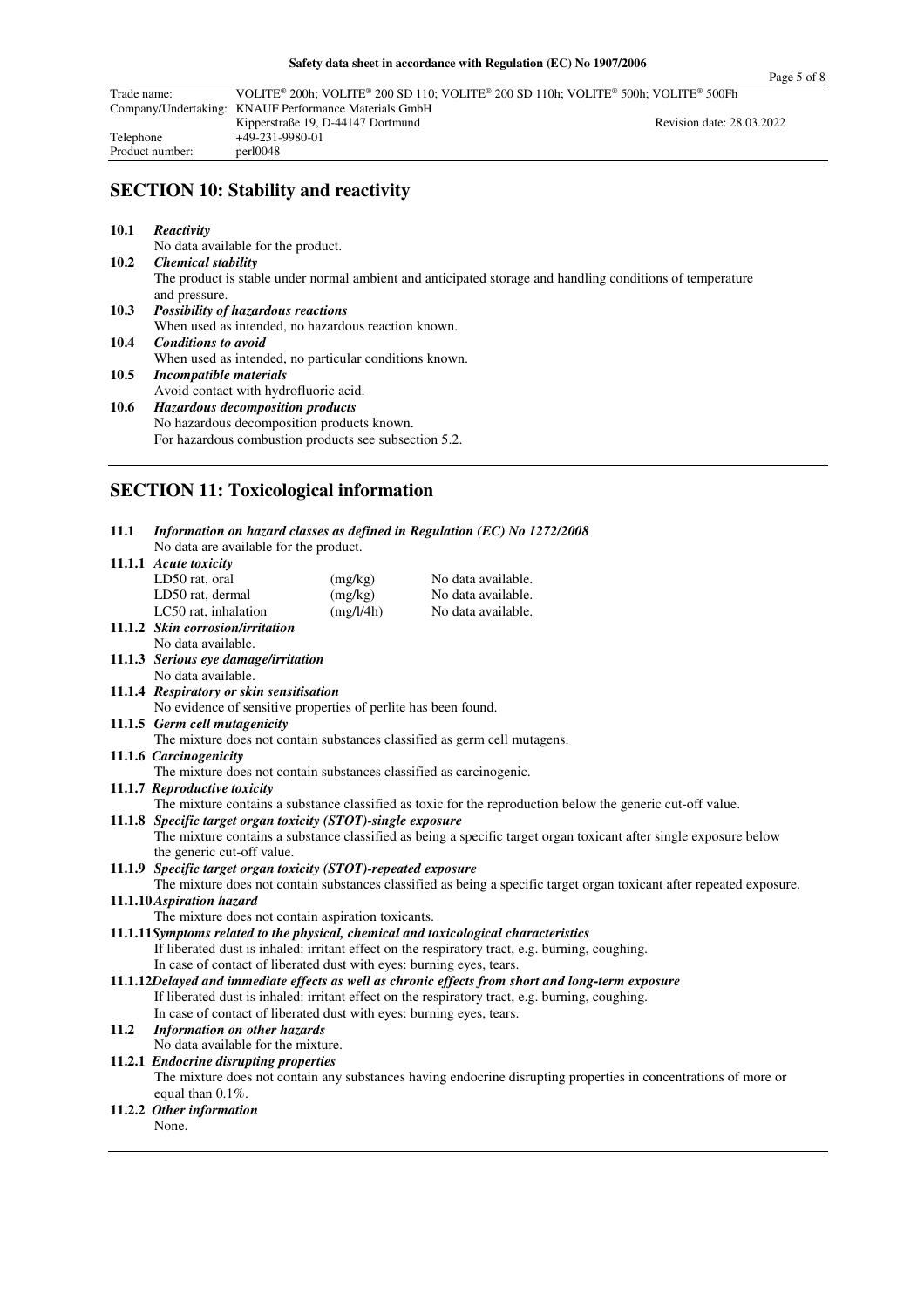| Trade name:     | VOLITE <sup>®</sup> 200h; VOLITE <sup>®</sup> 200 SD 110; VOLITE <sup>®</sup> 200 SD 110h; VOLITE <sup>®</sup> 500h; VOLITE <sup>®</sup> 500Fh |                           |
|-----------------|------------------------------------------------------------------------------------------------------------------------------------------------|---------------------------|
|                 | Company/Undertaking: KNAUF Performance Materials GmbH                                                                                          |                           |
|                 | Kipperstraße 19, D-44147 Dortmund                                                                                                              | Revision date: 28.03.2022 |
| Telephone       | +49-231-9980-01                                                                                                                                |                           |
| Product number: | per10048                                                                                                                                       |                           |

# **SECTION 12: Ecological information**

| 12.1 | <b>Toxicity</b>                                                                                                 |                                        |                                                                                                                      |  |  |
|------|-----------------------------------------------------------------------------------------------------------------|----------------------------------------|----------------------------------------------------------------------------------------------------------------------|--|--|
|      | <b>Aquatic toxicity:</b>                                                                                        |                                        |                                                                                                                      |  |  |
|      | LC50                                                                                                            | (fish)                                 | No data available.                                                                                                   |  |  |
|      | EC50                                                                                                            | (daphnia)                              | No data available.                                                                                                   |  |  |
|      | IC50                                                                                                            | (algae)                                | No data available.                                                                                                   |  |  |
|      |                                                                                                                 | <b>Behaviour in sewage works:</b>      |                                                                                                                      |  |  |
|      |                                                                                                                 |                                        | Inorganic product, insoluble in water. Can be mechanically refined for the most part in waste water cleaning plants. |  |  |
| 12.2 |                                                                                                                 | Persistence and degradability          |                                                                                                                      |  |  |
|      |                                                                                                                 | The product is insoluble in water.     |                                                                                                                      |  |  |
|      |                                                                                                                 |                                        | The methods for determining the biological degradability are not applicable to inorganic substances.                 |  |  |
|      |                                                                                                                 | Chemical oxygen demand (COD)           | No data available.                                                                                                   |  |  |
|      |                                                                                                                 | Biochemical oxygen demand (BOD5)       | No data available.                                                                                                   |  |  |
|      | $AOX$ -hint                                                                                                     |                                        | Not to apply.                                                                                                        |  |  |
| 12.3 | <b>Bioaccumulative potential</b>                                                                                |                                        |                                                                                                                      |  |  |
|      |                                                                                                                 | The product has not been tested.       |                                                                                                                      |  |  |
| 12.4 | Mobility in soil                                                                                                |                                        |                                                                                                                      |  |  |
|      |                                                                                                                 | The product has not been tested.       |                                                                                                                      |  |  |
| 12.5 | Results of PBT and vPvB assessment                                                                              |                                        |                                                                                                                      |  |  |
|      | The mixture does not contain any substances classified as $PBT/vPvB$ in a concentration of 0.1% or more.        |                                        |                                                                                                                      |  |  |
| 12.6 | <b>Endocrine disrupting properties</b>                                                                          |                                        |                                                                                                                      |  |  |
|      | The mixture does not contain any substances having endocrine disrupting properties in concentrations of more or |                                        |                                                                                                                      |  |  |
|      | equal than $0.1\%$ .                                                                                            |                                        |                                                                                                                      |  |  |
| 12.7 | Other adverse effects                                                                                           |                                        |                                                                                                                      |  |  |
|      | Ozone depletion potential                                                                                       |                                        | No data available.                                                                                                   |  |  |
|      |                                                                                                                 | Photochemical ozone creation potential | No data available.                                                                                                   |  |  |
|      | Global warming potential                                                                                        |                                        | No data available.                                                                                                   |  |  |
|      |                                                                                                                 |                                        |                                                                                                                      |  |  |
|      |                                                                                                                 |                                        | Contains according to the formulation following compounds of directives 2006/11/EC and 80/68/EEC:                    |  |  |
|      | None.                                                                                                           |                                        |                                                                                                                      |  |  |
|      |                                                                                                                 |                                        |                                                                                                                      |  |  |

## **SECTION 13: Disposal considerations**

| 13.1 | Waste treatment methods                                                                |                   |                                                                                                                  |  |
|------|----------------------------------------------------------------------------------------|-------------------|------------------------------------------------------------------------------------------------------------------|--|
|      | Waste disposal according to official state regulations.                                |                   |                                                                                                                  |  |
|      | Consult the local waste disposal expert about waste disposal.                          |                   |                                                                                                                  |  |
|      | Disposal operations/recovery operations according to Directive 2008/98/EC              |                   |                                                                                                                  |  |
|      | Disposal operations                                                                    | D1                | Deposit into or on to land                                                                                       |  |
|      | Recovery operations                                                                    | R 5               | Recycling/reclamation of other inorganic materials                                                               |  |
|      |                                                                                        |                   | Properties of waste which render it hazardous in accordance with Annex III of Directive 2008/98/EC               |  |
|      | Not relevant.                                                                          |                   |                                                                                                                  |  |
|      | 13.1.1 Product / unused product                                                        |                   |                                                                                                                  |  |
|      |                                                                                        |                   | Waste disposal corresponding to European Waste Catalogue. Wastes must be classified with respect to their origin |  |
|      |                                                                                        |                   | and depending on different processing steps. The waste codes mentioned as follows are only constituted as our    |  |
|      | recommendations. Referring to the particular case they should be completed or revised. |                   |                                                                                                                  |  |
|      | EC waste code                                                                          | 17 06 04          |                                                                                                                  |  |
|      | Waste notation                                                                         |                   | Insulation materials other than those mentioned in 17 06 01 and 17 06 03                                         |  |
|      | 13.1.2 Contaminated packaging                                                          |                   |                                                                                                                  |  |
|      | Recommendation:                                                                        |                   | Contaminated packaging should be emptied as far as possible and after                                            |  |
|      |                                                                                        |                   | appropriate cleansing may be taken for reuse.                                                                    |  |
|      | Recommended cleansing agent:                                                           |                   | Remove adhering residues mechanically.                                                                           |  |
|      | Packaging that cannot be cleaned:                                                      |                   |                                                                                                                  |  |
|      | EC waste code:                                                                         | 15 01 02          |                                                                                                                  |  |
|      | Waste notation:                                                                        | Plastic packaging |                                                                                                                  |  |
|      |                                                                                        |                   |                                                                                                                  |  |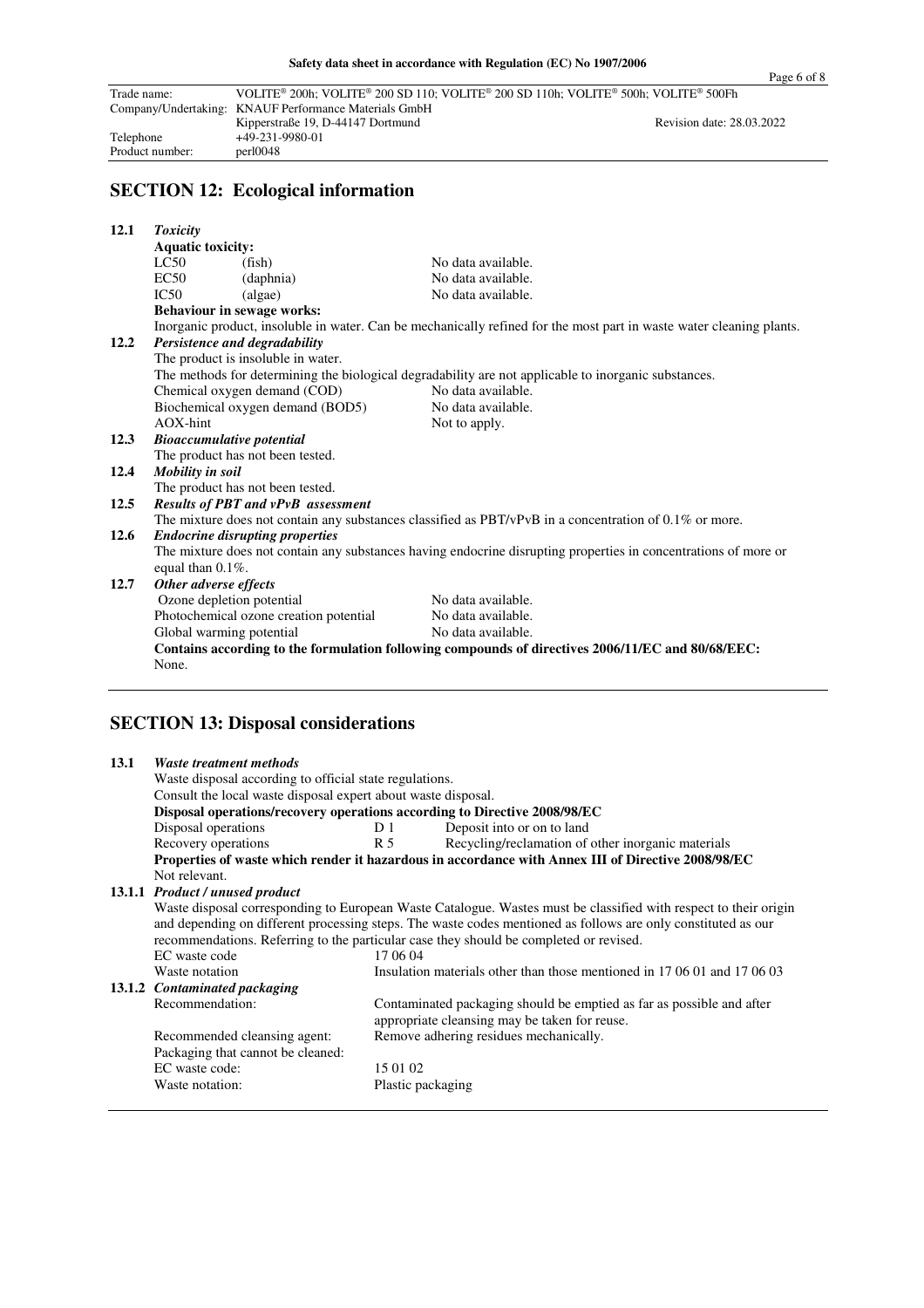| Расе І | വ |  |
|--------|---|--|
|        |   |  |

| Trade name:     | VOLITE® 200h: VOLITE® 200 SD 110: VOLITE® 200 SD 110h: VOLITE® 500h: VOLITE® 500Fh |                           |
|-----------------|------------------------------------------------------------------------------------|---------------------------|
|                 | Company/Undertaking: KNAUF Performance Materials GmbH                              |                           |
|                 | Kipperstraße 19, D-44147 Dortmund                                                  | Revision date: 28.03.2022 |
| Telephone       | +49-231-9980-01                                                                    |                           |
| Product number: | per10048                                                                           |                           |

## **SECTION 14: Transport information**

**14.1** *UN number or ID number* 

No dangerous good in accordance with the UN Model Regulations (ADR/RID/ADN/IMDG/ICAO/IATA).<br>14.2 *UN proper shipping name* **14.2** *UN proper shipping name* 

- Not relevant. **14.3** *Transport hazard class(es)*
- Not relevant. **14.4** *Packing group*
- Not relevant.<br>14.5 Environment
- **14.5** *Environmental hazards*  Not relevant.
- **14.6** *Special precautions for user*  Not relevant.<br>14.7 Maritime train
- **14.7** *Maritime transport in bulk according to IMO instruments*  Not relevant.

## **SECTION 15: Regulatory information**

|  | 15.1 Safety, health and environmental regulations/legislation specific for the substance or mixture |  |  |  |  |  |  |
|--|-----------------------------------------------------------------------------------------------------|--|--|--|--|--|--|
|--|-----------------------------------------------------------------------------------------------------|--|--|--|--|--|--|

| 15.1.1 Information regarding relevant Union safety, health and environmental provisions                                                                 |                                                             |  |  |
|---------------------------------------------------------------------------------------------------------------------------------------------------------|-------------------------------------------------------------|--|--|
| Regulation (EC) No 1907/2006:<br>$\sim$                                                                                                                 | Annex V (7) (perlite)                                       |  |  |
|                                                                                                                                                         | (exemptions from the obligation to register)                |  |  |
| Conditions of restriction in accordance                                                                                                                 |                                                             |  |  |
| with Annex XVII Regulation (EC) No 1907/2006:                                                                                                           | None                                                        |  |  |
| The mixture does not contain substances classified as substances of very high concern (SVHC) in accordance                                              |                                                             |  |  |
| with Article 57 or listed in Annex XIV of the regulation (list of substances subject to authorisation) in<br>concentrations of more or equal than 0.1%. |                                                             |  |  |
| 15.1.2 Information regarding national laws/national measures that may be relevant (for Germany only)                                                    |                                                             |  |  |
| Indications on restriction of occupation:                                                                                                               | Not relevant                                                |  |  |
| Major Accident Ordinance:                                                                                                                               | Not relevant                                                |  |  |
| Fire and explosion hazards:                                                                                                                             | Not relevant                                                |  |  |
| Regulation on clean air (TA Luft):                                                                                                                      | Number 5.2.1 (exhaust stream in case of liberation of       |  |  |
|                                                                                                                                                         | dust during processing and treatment)                       |  |  |
| Water hazard class:                                                                                                                                     | Non-hazardous to water                                      |  |  |
|                                                                                                                                                         | (according to Annex 1 No 2.2 $AWSV$ ) <sup>3</sup>          |  |  |
| German Ordinance on Hazardous Substances                                                                                                                |                                                             |  |  |
| (in accordance with EC-Directive 98/24/EC):                                                                                                             | Article 6 must be observed.                                 |  |  |
| In case of liberation of dust during processing and treatment:                                                                                          |                                                             |  |  |
| German ordinance on Hazardous Substances                                                                                                                |                                                             |  |  |
| (in accordance with EC-Directive 98/24/EC):                                                                                                             | Articles 7, 8, 9, 14, Annex I No 2                          |  |  |
| Regulation on Occupational Medical Prevention (ArbMedVV): Annex, Part 1 (1):                                                                            |                                                             |  |  |
|                                                                                                                                                         | Obligatory prophylaxis: The employer shall arrange          |  |  |
|                                                                                                                                                         | occupational medical prophylaxis for workers con-           |  |  |
|                                                                                                                                                         | ducting activities with exposure to inhalable dust,         |  |  |
|                                                                                                                                                         | if the occupational exposure limit value is exceeded.       |  |  |
|                                                                                                                                                         | Annex, Part 1 (2):                                          |  |  |
|                                                                                                                                                         | Prophylaxis offer: For activities involving inhalable       |  |  |
|                                                                                                                                                         | dust occupational medical prevention has to be              |  |  |
|                                                                                                                                                         | offered.                                                    |  |  |
| Technical Rules for Hazardous Substances <sup>1</sup> :                                                                                                 | TRGS 400, 402, 500, 510, 555, 559, 900                      |  |  |
| Rules of the employers' liability insurance association <sup>2</sup> :                                                                                  | DGUV Regel 112-190, 112-192                                 |  |  |
| Information of the employers' liability insurance association <sup>2</sup> :                                                                            | DGUV Information 240-014                                    |  |  |
| Classification in accordance with the easy-to-use workplace control scheme for hazardous substances of the Federal                                      |                                                             |  |  |
| Institute for Occupational Safety and Health, version 2.2, 2014 <sup>4</sup> : inhalation: hazard group A                                               |                                                             |  |  |
|                                                                                                                                                         | (in case of release of mineral dust, the protective         |  |  |
|                                                                                                                                                         | measures in accordance with TRGS 559 <sup>1</sup> should be |  |  |
|                                                                                                                                                         | applied preferably)                                         |  |  |

#### **15.2** *Chemical safety assessment*

No chemical safety assessment has been carried out for the mixture.